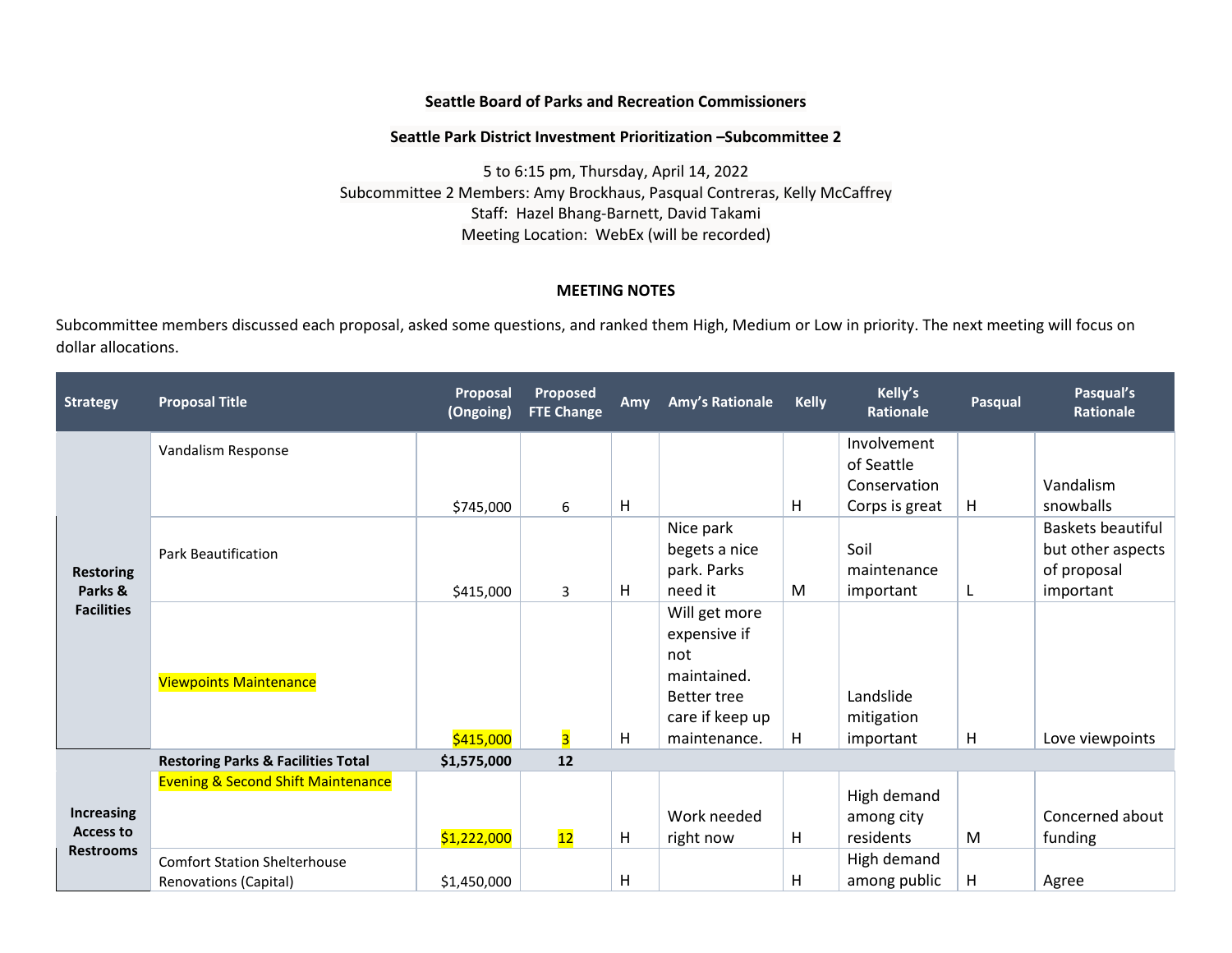|                                                                                        | <b>Comfort Station Autolocking &amp;</b><br>Winterization                                                                                                                                                                                                       |             |                         |   |                                                                     |                         |                                    |   |                                                          |
|----------------------------------------------------------------------------------------|-----------------------------------------------------------------------------------------------------------------------------------------------------------------------------------------------------------------------------------------------------------------|-------------|-------------------------|---|---------------------------------------------------------------------|-------------------------|------------------------------------|---|----------------------------------------------------------|
|                                                                                        | Subcommittee members asked some<br>questions about autolocking<br>mechanism and technology                                                                                                                                                                      | \$580,000   | $\mathbf{1}$            | L |                                                                     |                         | <b>New</b><br>technology           | L |                                                          |
|                                                                                        | <b>Increasing Access to Restrooms Total</b>                                                                                                                                                                                                                     | \$3,252,000 | 13                      |   |                                                                     |                         |                                    |   |                                                          |
|                                                                                        | <b>Aquatics Safety</b>                                                                                                                                                                                                                                          | \$625,000   | $\overline{\mathbf{1}}$ | H | Not too high<br>cost; follows<br>current<br>recommendati<br>ons     | H                       | Like to<br>prioritize<br>youth     | H | Impacts all 10<br>pools                                  |
|                                                                                        | Facility Maintenance Life Safety &<br><b>Regulatory Compliance</b>                                                                                                                                                                                              |             |                         |   |                                                                     |                         |                                    |   |                                                          |
| <b>Enhancing</b><br><b>Life Safety</b><br>$\pmb{8}$<br><b>Regulatory</b><br>Compliance | Carson described this proposal in more<br>detail. Remote monitoring and<br>program chemical flow. Sewage<br>systems. Scalable. If you let things go,<br>much bigger price tag down the road.<br>Could lead to "run to failure" and<br>require total replacement | \$1,150,000 | 6                       | H | Public<br>infrastructure<br>woefully<br>underfunded                 | H                       | Don't like "run<br>to failure"     | H | Maintenance<br>needs to happen<br>to maintain<br>service |
|                                                                                        | Human Resources Safety Compliance &<br>Training                                                                                                                                                                                                                 | \$335,000   | $\overline{2}$          | H | Hard to hear<br>what staff are<br>going through                     | H                       | If staff need it<br>$\cdots$       | H |                                                          |
|                                                                                        | Accessibility Barrier Removal (Capital)                                                                                                                                                                                                                         | \$2,080,000 | $\mathbf{1}$            | M | Scalable                                                            | M                       | Like to see<br>steady pace         | M | Because work is<br>underway                              |
|                                                                                        | Unreinforced Masonry (URM) Retrofits<br>(Capital)                                                                                                                                                                                                               | \$1,770,000 |                         | н | Underfunded<br>infrastructure<br>and<br>earthquake<br>prep an issue | <b>No</b><br>ratin<br>g |                                    | H | Same as Amy                                              |
|                                                                                        | <b>Enhancing Life Safety &amp; Regulatory</b><br><b>Compliance Total</b>                                                                                                                                                                                        | \$5,960,000 | 10                      |   |                                                                     |                         |                                    |   |                                                          |
|                                                                                        | Pool Major Maintenance (Capital)                                                                                                                                                                                                                                | \$1,200,000 |                         | H | Trust in SPR<br>staff on need                                       | H                       | Seattle<br>doesn't have $a \mid H$ |   |                                                          |